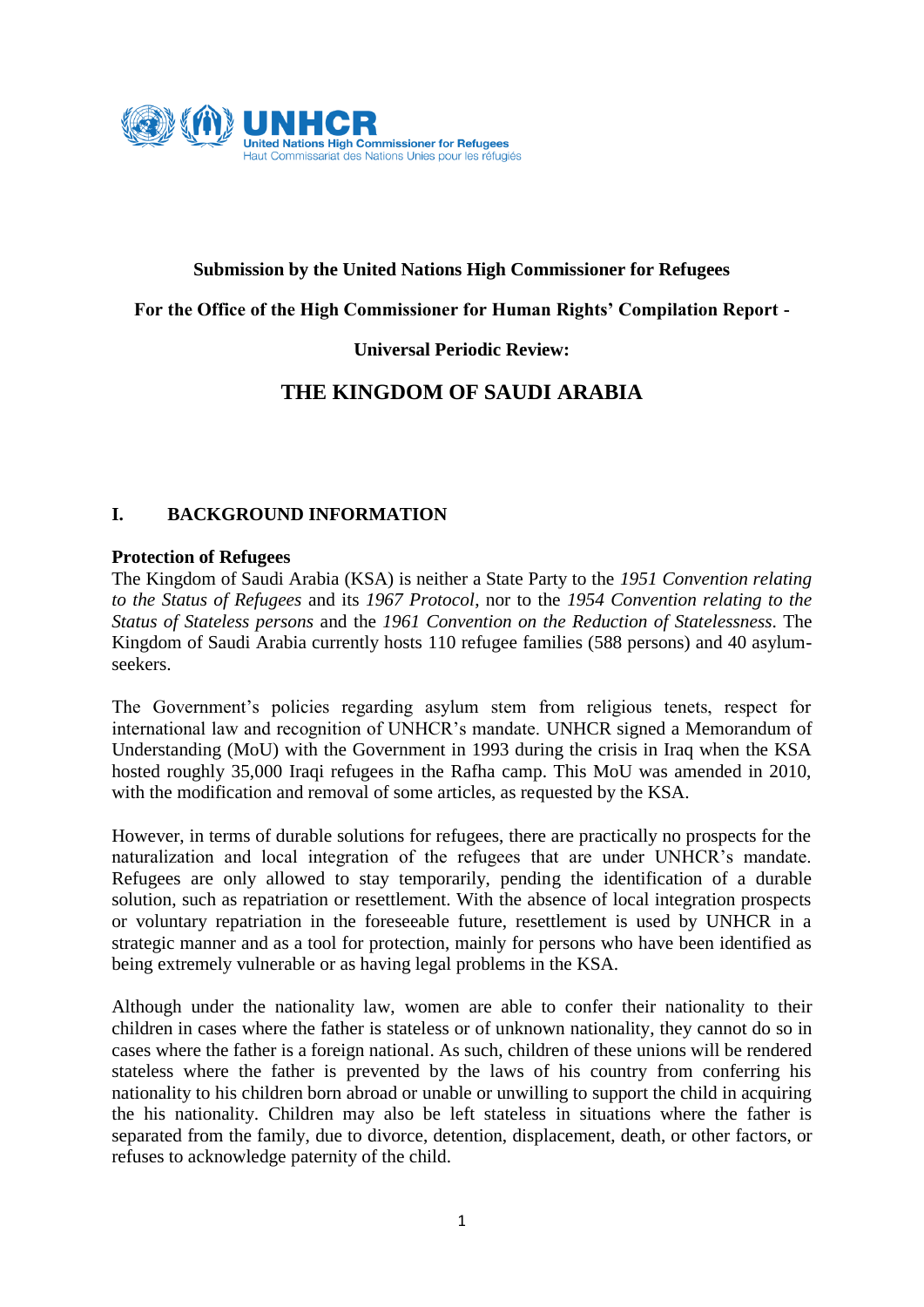# **II. ACHIEVEMENTS AND BEST PRACTICES**

UNHCR commends the humanitarian spirit shown by the KSA in contributing to the humanitarian relief of refugees, particularly Syrians in Jordan, Lebanon and Turkey, as well as in providing humanitarian assistance to refugees and internally displaced persons in Somalia and Myanmar.

UNHCR welcomes the advanced level of collaboration both with *Naif Arab University For Security Sciences* and with civil society actors, which allowed for capacity-building and the exchange of expertise. Saudi officials have taken part in UNHCR's capacity building programme, which involves workshops, round table discussions, and other training activities on refugee and humanitarian law. UNHCR has also facilitated the participation of officials from the Saudi Ministry of Interior and the Ministry of Foreign Affairs in refugee law courses in San Remo and Hammamet.

## **III. KEY PROTECTION ISSUES, CHALLENGES AND RECOMMENDATIONS**

### **Issue 1: Creation of a refugee protection framework**

UNHCR operates in KSA under a Memorandum of Understanding from 1993. Accession to the 1951 Refugee Convention and establishment of a national legal framework would provide a clearer basis for the Government of KSA to provide refugees with international protection. This would formally recognize the KSA's solidarity towards refugees and underline the importance attached by the KSA to cooperate with the international community in efforts to finding solutions for refugees. It would also allow the Government to deal with issues related to asylum in a structured manner, thus complementing KSA's obligations under international human rights instruments, as well as provisions in its Constitution. UNHCR believes that it is necessary to broaden the base of State support for the international refugee instruments, ensuring that the protection provided to refugees is more universal in scope and the burdens and responsibilities of governments are equitably distributed and consistently applied.

#### **Recommendation**:

 Accede to the *1951 Convention Relating to the Status of Refugees and its 1967 Protocol*.

#### **Issue 2: Respect of the** *non-refoulement* **principle**

UNHCR is concerned that there are currently no procedures through which a person in need of international protection can seek asylum. Refugees are not able to integrate into Saudi society and they thus remain in a vulnerable situation. UNHCR highlights the need for KSA to provide effective protection to asylum-seekers and refugees against *refoulement*, as well as to promote the integration of refugees*.* At the same time, UNHCR's efforts to resettle refugees to third countries should be facilitated.

#### **Recommendation**:

 Adopt national refugee legislation and an asylum procedure in accordance with international standards, providing safeguards against refoulement and promoting durable solutions for refugees.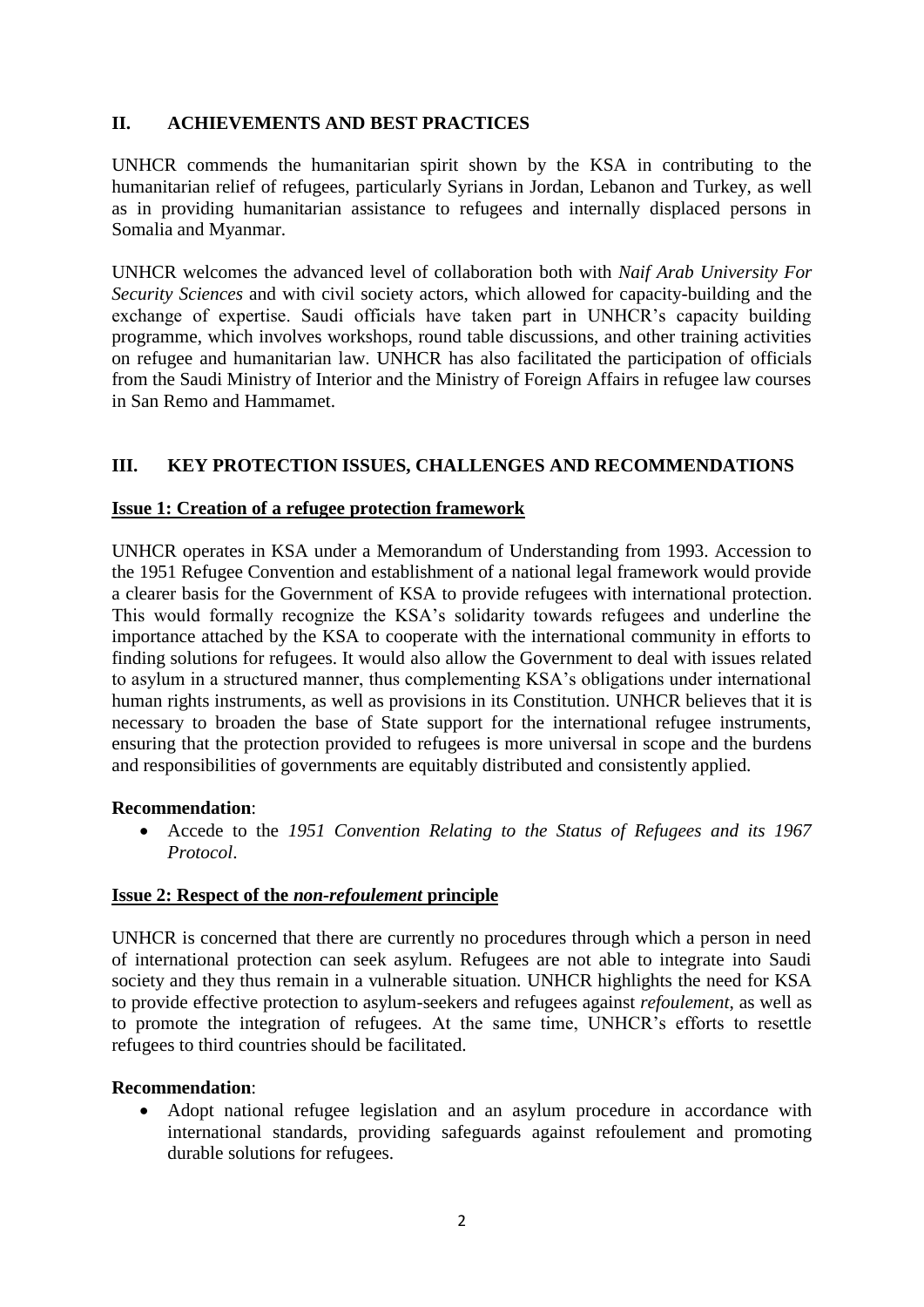#### **Issue 3: Detention of asylum-seekers and refugees:**

UNHCR would like to note that the detention of asylum-seekers and refugees should normally be avoided and be a measure of last resort. Alternatives to detention should be sought and given preference, in particular for certain categories of vulnerable persons. If detained, asylum-seekers should be entitled to minimum procedural guarantees, including the possibility to contact and be contacted by UNHCR. *UNHCR's Guidelines on the Applicable Criteria and Standards relating to the Detention of Asylum-Seekers and Alternatives to Detention* highlight that "the position of asylum-seekers may differ fundamentally from that of ordinary migrants in that they may not be in a position to comply with the legal formalities for entry. They may, for example, be unable to obtain the necessary documentation in advance of their flight because of their fear of persecution and/or the urgency of their departure. These factors, as well as the fact that asylum-seekers have often experienced traumatic experiences, need to be taken into account in determining any restrictions on freedom of movement based on illegal entry or presence."<sup>1</sup>

#### **Recommendation**:

 Ensure that the detention of asylum-seekers is only used as a last resort, and where necessary, for as short a period as possible and apply alternatives to detention.

#### **Issue 4: Prevention of statelessness and protection of stateless persons**

UNHCR notes with concern that Saudi mothers are not able to pass their nationality on to their children at birth, if they are married to foreign nationals. Children of these unions will be left stateless, if the father is prevented by the laws of his country from conferring his nationality to his children born abroad or is unable or unwilling to support the child in acquiring the father's nationality.

In April 2008, the Committee on the Elimination of Discrimination against Women also noted its concern that "[…] certain provisions of the Saudi Arabian Nationality Code contradict article 9 of the Convention and continue to discriminate against Saudi Arabian women married to non-Saudi nationals. It is also concerned that children of such marriages do not have an equal right to nationality as children of Saudi men married to non-Saudi women."<sup>2</sup> It should furthermore be noted that the reservation by KSA to Article 9(2) of CEDAW, which requires equality in the ability of mothers and fathers to confer their nationality to their children, is incompatible with commitments that the State has made under other international instruments, such as Article 7 of the CRC, which requires States parties to ensure that every child has the right to a nationality – a provision to which KSA does not have any reservation.

The Kingdom of Saudi Arabia is not a State party to either the *1954 Convention relating to the Status of Stateless Persons* or the *1961 Convention on the Reduction of Statelessness.*

<sup>.</sup> <sup>1</sup> UN High Commissioner for Refugees, Guidelines on the Applicable Criteria and Standards relating to the Detention of Asylum-Seekers and Alternatives to Detention, 2012, available at: <http://www.unhcr.org/refworld/docid/503489533b8.html>

 $2$  UN Committee on the Elimination of Discrimination Against Women (CEDAW), Concluding comments of the Committee on the Elimination of Discrimination against Women: Saudi Arabia, 8 April 2008, CEDAW/C/SAU/CO/2, available at:<http://www.unhcr.org/refworld/docid/48e346b80.html>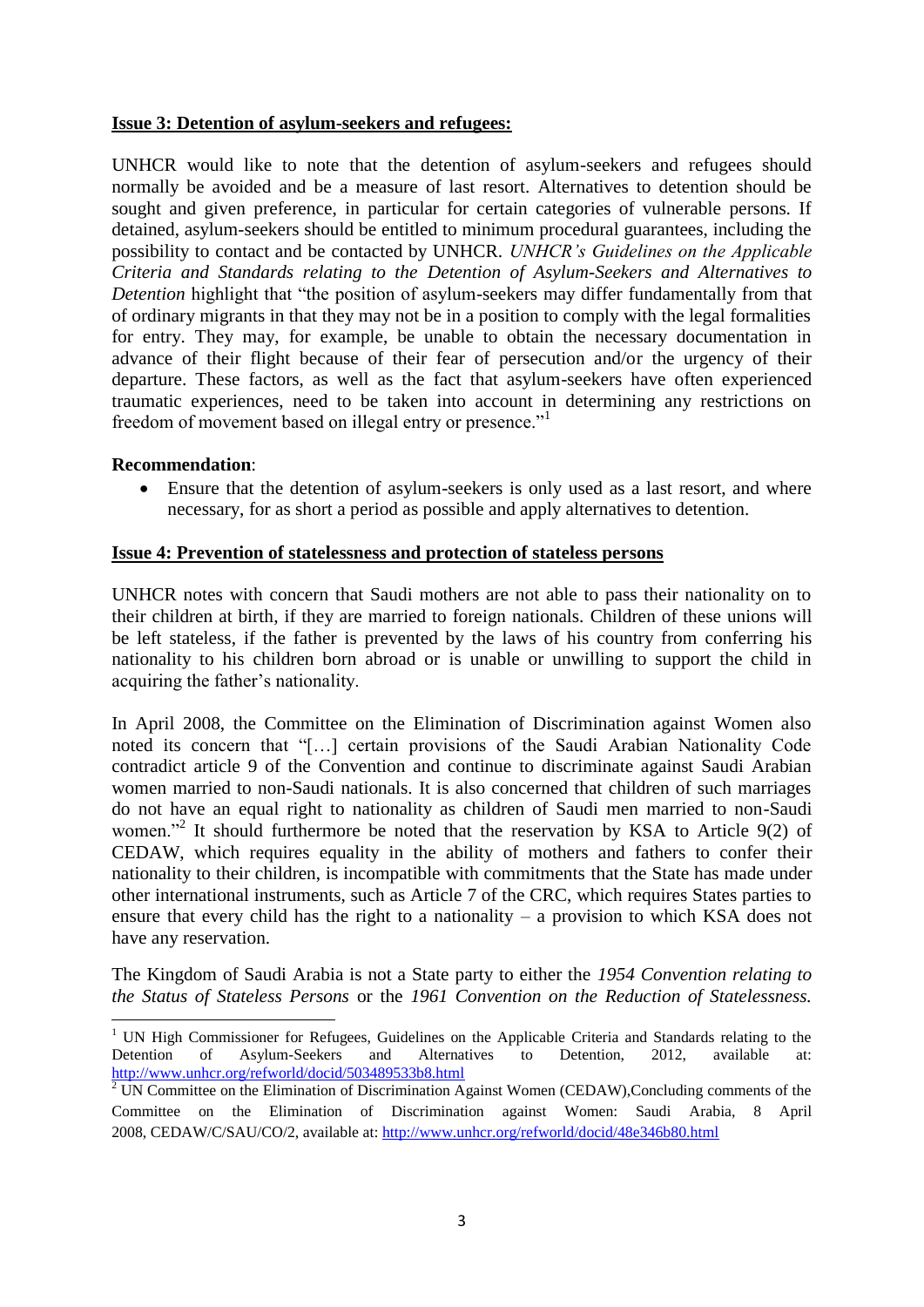Accession to the Statelessness Conventions would establish a framework to prevent and reduce statelessness and avoid the detrimental effects of statelessness on individuals and society by ensuring minimum standards of treatment for stateless persons.

The *1954 Convention relating to the Status of Stateless Persons* ensures minimum standards of treatment for stateless persons in respect to a number of fundamental rights. These include, but are not limited to, the right to education, employment, housing and public relief. Importantly, the *1954 Convention* also guarantees stateless persons a right to identity and travel documents and to administrative assistance.

Furthermore, the *1961 Convention on the Reduction of Statelessness* establishes an international framework to ensure the right of every person to a nationality by establishing safeguards to prevent statelessness at birth and later in life. This treaty is therefore complementary to standards contained in other human rights treaties. An increase in the number of State parties to the two Statelessness Conventions is essential to strengthening international efforts to prevent and reduce statelessness and ensuring full enjoyment of a number of these rights.

### **Recommendations**:

- Accede to the *1954 Convention relating to the Status of Stateless Persons* and the *1961 Convention on the Reduction of Statelessness* as well as taking steps to draft and adopt national legislation guiding prevention and reduction of statelessness or the protection of stateless persons.
- Amend the Nationality Law to enable Saudi mothers to pass their nationality to their children, regardless of the status or nationality of the child's father.
- Lift the reservation to Article 9 (2) of CEDAW.

## **Issue 5: Access to health care**

UNHCR notes with concern that non-Saudi nationals and those in rural areas are having trouble accessing adequate healthcare. Under Article 12 of the *International Covenant on Economic, Social, and Cultural Rights*, all persons have the right to enjoy the highest attainable standard of physical and mental health. The Committee made clear in its General Comment 14 that this right requires State Parties to make health facilities, goods and services "accessible to all, especially the most vulnerable or marginalized sections of the population, in law and in fact, without discrimination." The Committee also specified that States are legally obligated to refrain from limiting equal access to all persons, including asylumseekers and illegal immigrants.<sup>3</sup> Additionally, Article 9 of the ICESCR "recognize<sup>[s]</sup> the right of everyone to social security, including social insurance."

UNHCR would like to note that in April 2008, the Committee on the Elimination of Discrimination against Women also noted its concern about "[…]the lack of information and data on health problems unrelated to maternity, as well as the access by women and girls from rural areas and non-Saudi nationalities to adequate health-care services."<sup>4</sup>

<sup>1</sup> <sup>3</sup> UN Committee on Economic, Social and Cultural Rights, "*General Comment No. 14; The right to the highest attainable standard of health"* (2000), UN Doc. E/C.12/2000/4, 11 August 2000, para. 34.

<sup>4</sup> UN Committee on the Rights of the Child (CRC), UN Committee on the Rights of the Child: Concluding Observations, Saudi Arabia, 17 March 2006, CRC/C/SAU/CO/2, available at: <http://www.unhcr.org/refworld/docid/45377ed70.html>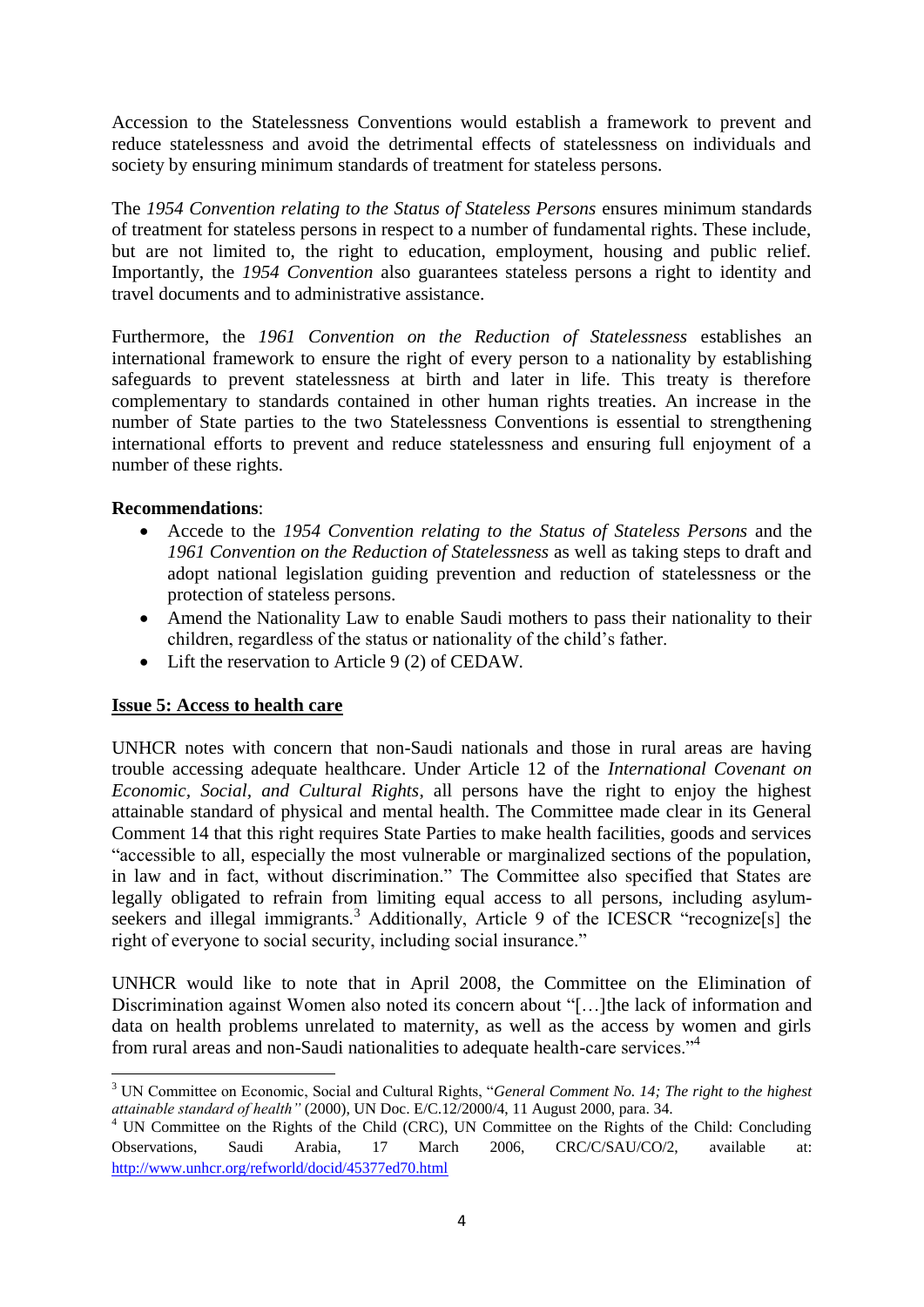#### **Recommendation**:

1

 Promote access to the highest attainable standard of health by identifying the specific needs of asylum-seekers as early as possible after arrival, and by granting asylumseekers and refugees full access to preventive health care.

**Human Rights Liaison Unit Division of International Protection UNHCR February 2013**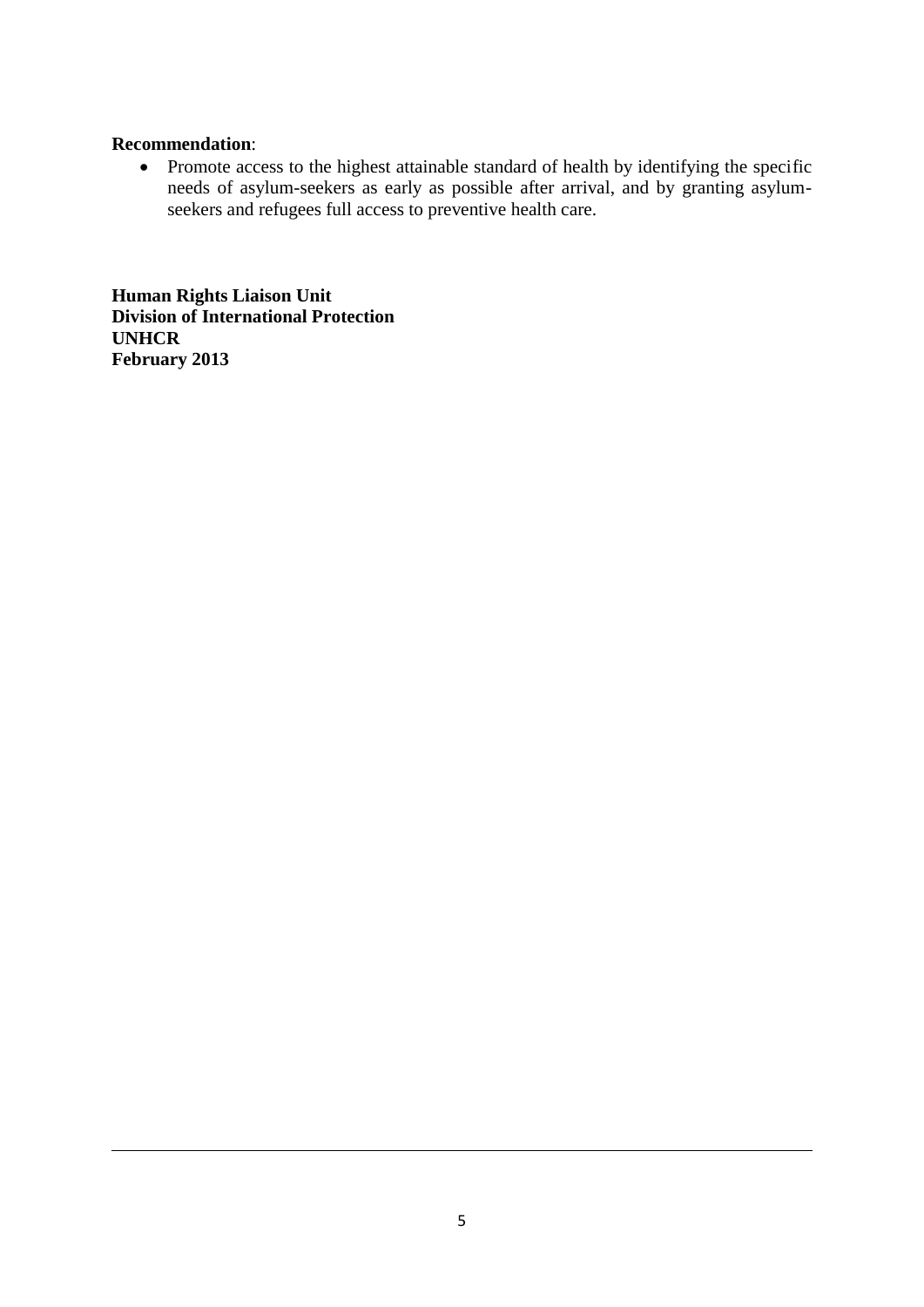#### **ANNEX**

## **Excerpts of Concluding Observations and Recommendations from UN Treaty Bodies - Universal Periodic Review:**

# **Saudi Arabia**

We would like to bring your attention to the following excerpts from UN Treaty Monitoring Bodies' Concluding Observations and Recommendations relating to issues of interest and persons of concern to UNHCR with regards to Saudi Arabia.

#### **Committee on the Elimination of Discrimination Against Women**

CEDAW/C/SAU/CO/2, 40<sup>th</sup> Session 8 April 2008

27. The Committee notes with concern that certain provisions of the Saudi Arabian Nationality Code contradict article 9 of the Convention and continue to discriminate against Saudi Arabian women married to non-Saudi nationals. It is also concerned that children of such marriages do not have an equal right to nationality as children of Saudi men married to non-Saudi women.

**28. The Committee requests the State party to amend the Nationality Code so as to bring it in conformity with article 9 of the Convention and to withdraw its reservation concerning article 9, paragraph 2.**

29. While acknowledging the significant progress made in the area of women's education and appreciating the efforts of the State party to revise school curricula to remove stereotyped images of women and men, the Committee is concerned about the high rate of illiteracy among women, which demonstrates a pattern of direct and indirect discrimination under article 10. It is also concerned about the discrimination against women in relation to their access to certain fields of studies. The Committee also expresses concern that the number of women in higher studies is still low compared to their male counterparts. It regrets that the State was not able to provide sufficient information and statistical data regarding the levels of education and access to education by women and girls from rural areas, and non-Saudi nationals.

**30. The Committee encourages the State party to raise awareness of the importance of education as a human right and as the basis for the empowerment of women. It recommends that the State party implement measures to ensure equal access for girls and women to all levels and fields of education and ensure the retention of girls in school. The Committee calls on the State party to make every effort to improve the literacy level of girls and women through the adoption of comprehensive programmes of formal and non-formal education, and through adult education and training. The Committee requests the State party to provide detailed information and statistics in its next report on the education of women and girls, including those from rural areas, and non-Saudi nationals.**

33. While commending the efforts made by the State party to improve the health-care infrastructure, the Committee expresses concern about the lack of information and data on health problems unrelated to maternity, as well as the access by women and girls from rural